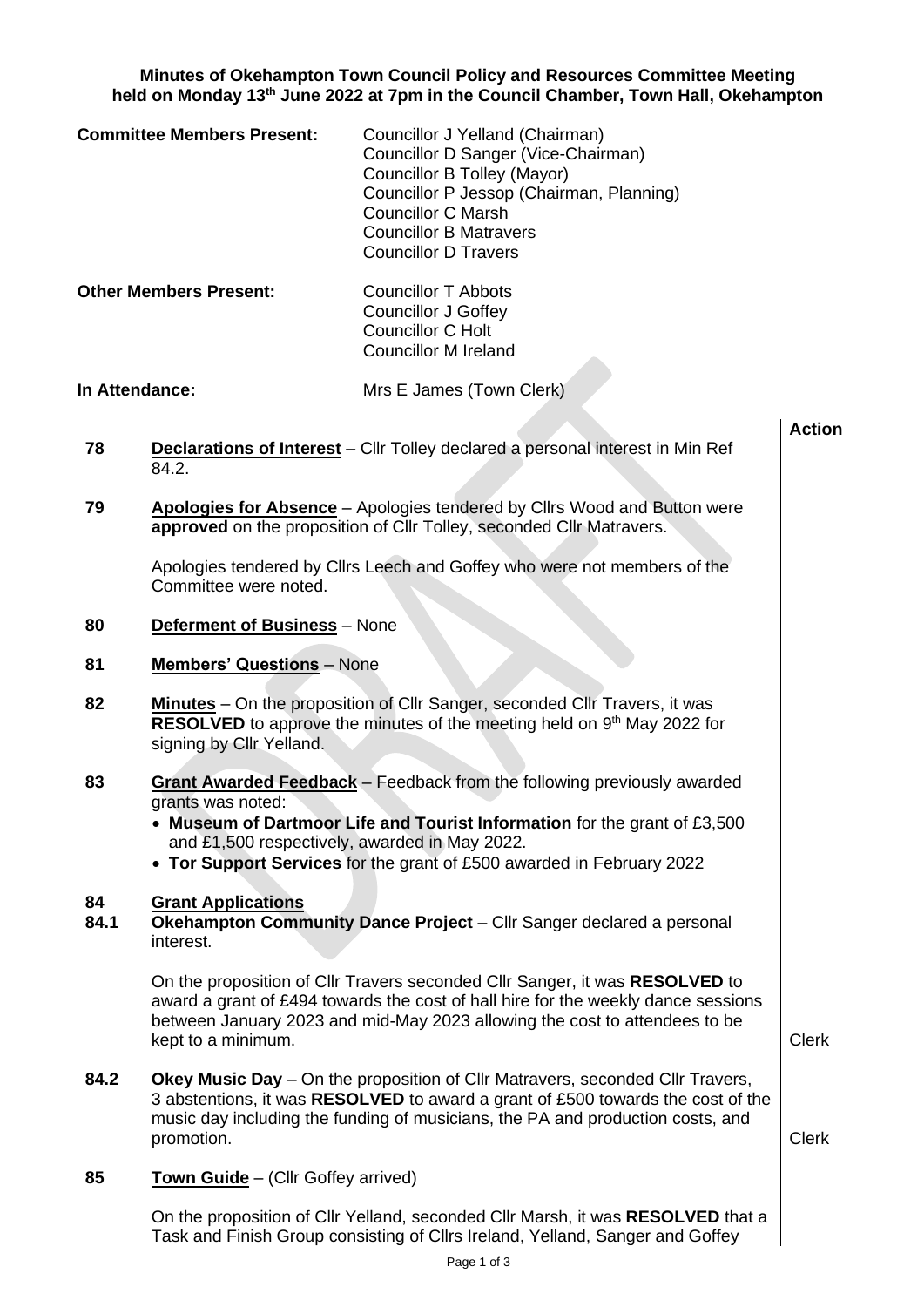|                                                                                                                                                                                                                                                                                                                                              | review the photos to be included and report back to the next meeting of the<br>Committee.                                                                                                                                                                                                                  | Admin<br>Officer |
|----------------------------------------------------------------------------------------------------------------------------------------------------------------------------------------------------------------------------------------------------------------------------------------------------------------------------------------------|------------------------------------------------------------------------------------------------------------------------------------------------------------------------------------------------------------------------------------------------------------------------------------------------------------|------------------|
| 86<br>86.1                                                                                                                                                                                                                                                                                                                                   | <b>Finances</b><br>CIIr Marsh reported that checks of the bank reconciliations, online payments and<br>Lloyds Debit Card transactions up to and including the end of May 2022 had been<br>undertaken and that petty cash would be checked the following day.                                               |                  |
| 86.2                                                                                                                                                                                                                                                                                                                                         | On the proposition of Cllr Marsh, seconded Cllr Tolley, it was RESOLVED to<br>approve the management accounts (as circulated) for year ended 30 <sup>th</sup> April 2022<br>(month 1).                                                                                                                     |                  |
| 86.3                                                                                                                                                                                                                                                                                                                                         | On the proposition of Cllr Matravers, seconded Cllr Sanger, it was RESOLVED to<br>approve payments in accordance with the schedule.                                                                                                                                                                        |                  |
| 87                                                                                                                                                                                                                                                                                                                                           | Policies and Documents - On the proposition of Cllr Jessop, seconded<br>Cllr Travers, it was RESOLVED to recommend the Grant Policy to full Council for<br>adoption with the inclusion of the wording 'Emergency applications can be<br>considered at the discretion of the Policy & Resources Committee.' | <b>Clerk</b>     |
| 88<br>88.1                                                                                                                                                                                                                                                                                                                                   | <b>Reports of Council Working/Task &amp; Finish Groups -</b><br><b>Investment</b> - A meeting was being arranged.                                                                                                                                                                                          |                  |
| 88.2                                                                                                                                                                                                                                                                                                                                         | The Queens Platinum Jubilee – Cllr Marsh reported that the events across the<br>weekend had been successful and well attended. A meeting to review finances<br>was being held on 21 June. Councillors thanked the staff for their hard work<br>making events such a success.                               |                  |
| 89<br>89.1                                                                                                                                                                                                                                                                                                                                   | Members' Reports and Requests for Agenda Items -<br>Citizens Advice - Cllr Yelland advised she would be making contact before the<br>next meeting.                                                                                                                                                         |                  |
| 89.2                                                                                                                                                                                                                                                                                                                                         | <b>COVID19 Support Group - No report was available.</b>                                                                                                                                                                                                                                                    |                  |
| 89.3                                                                                                                                                                                                                                                                                                                                         | DALC Larger Councils Sub-Committee - The Clerk reported that she had<br>attended the last meeting when one of the main topics had been 'A County Deal'<br>and how this might affect local councils.                                                                                                        |                  |
| 89.4                                                                                                                                                                                                                                                                                                                                         | <b>Fairtrade</b> – No report was available                                                                                                                                                                                                                                                                 |                  |
| 89.5                                                                                                                                                                                                                                                                                                                                         | <b>Twinning Association - No report was available</b>                                                                                                                                                                                                                                                      |                  |
|                                                                                                                                                                                                                                                                                                                                              | (Cllrs Goffey and Holt left the meeting)                                                                                                                                                                                                                                                                   |                  |
| <b>PART TWO ITEMS</b><br>It was RESOLVED that under section 1(2) of the Public Bodies (Admission to Meetings) Act 1960 that<br>the public and press be excluded from the meeting for the following item as it involved the likely<br>disclosure of sensitive and confidential information. Proposed by Cllr Yelland seconded by Cllr Sanger. |                                                                                                                                                                                                                                                                                                            |                  |
| 90                                                                                                                                                                                                                                                                                                                                           | <b>Outstanding Balances</b> - The report was noted.                                                                                                                                                                                                                                                        |                  |

- **91 Insurance Claim** The Clerk reported on correspondence received from the Councils insurer. On the proposition of Cllr Marsh, seconded Cllr Tolley, it was **RESOLVED** to offer a full and final settlement payment of £30. Clerk
- **92 Internal Auditor Appointment -** On the proposition of Cllr Tolley, seconded Cllr Marsh, it was **RESOLVED** to recommend the appointment IAC Audit and Consultancy as the council's internal auditor for three years, 2022/23, 2023/24 and 2024/25 to full Council for ratification.